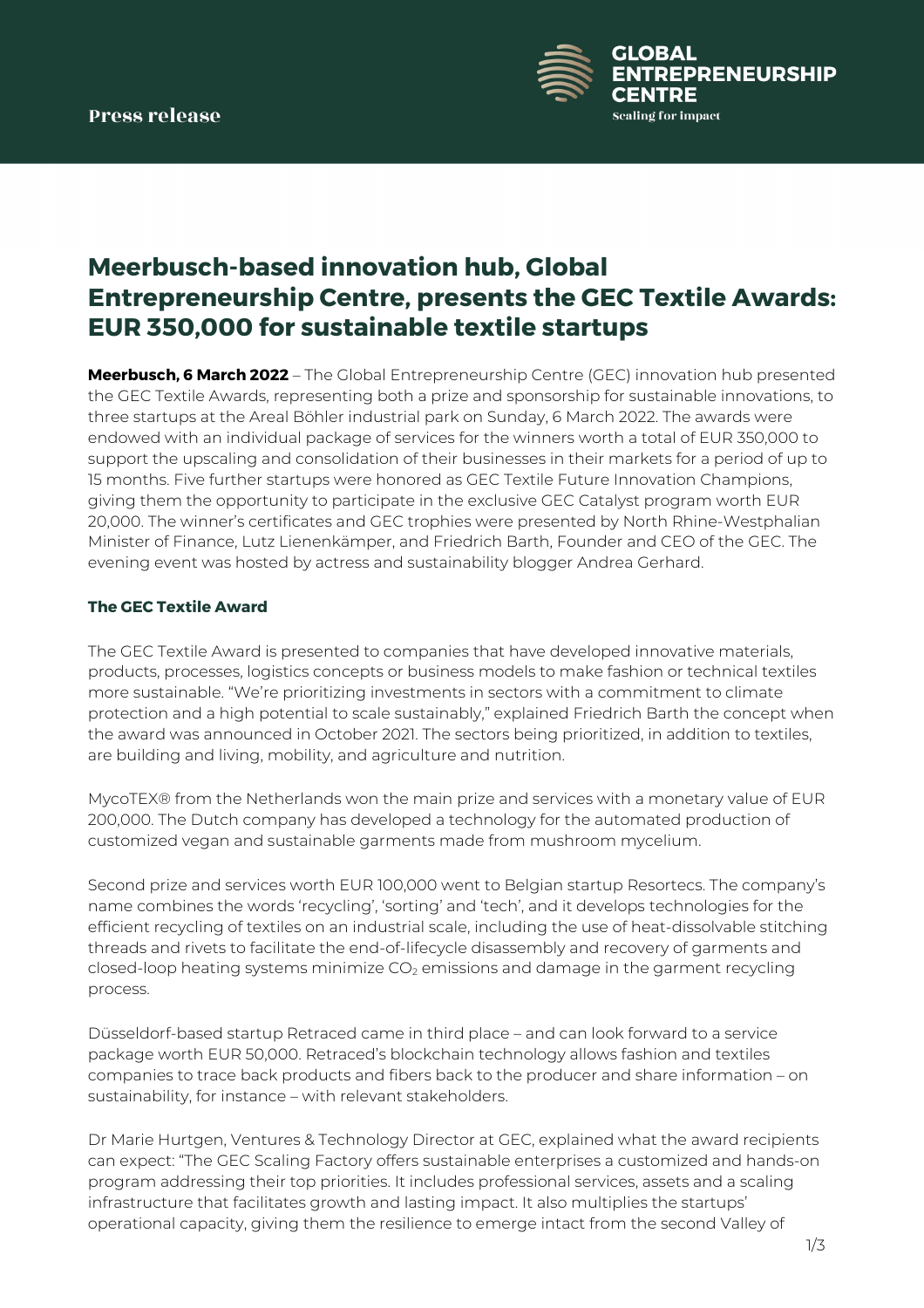

Death – the phase when many startups with promising technologies or products fail. At the end of the program the enterprises have professionalized businesses, a low-risk investment profile and are equipped for sustainable commercial success."

# **The GEC Textile Future Innovation Champion**

Five further startups – Fairbrics, MeMi, Thullex, Kintra and Eeden – received a GEC Textile Future Innovation Champion Award. This award provides access to the GEC Catalyst Program by the Think Beyond® Foundation from Silicon Valley. The program is specifically designed for enterprises at the end of the startup phase, with a validated product or technology and initial market feedback. The first Catalyst Program starts on 1 April 2022. It is ten weeks in length and offers the young entrepreneurs the chance to validate their business model and establish a solid basis for commercial success. After completing the Catalyst Program the startups may be invited to participate in the GEC Scaling Factory.

# **141 entrants, 16 finalists**

141 startups from 33 countries around the world submitted entries for the Textile Award. "Our expert jury scrutinized each of the entries on the basis of the criteria of sustainability, climate protection, circularity and business outlook," said Barth. "We were looking for enterprises that are progressing well after having overcome the initial obstacles. This is what sets us apart from other innovation hubs. 16 startups were short-listed for the final – and even the ones that didn't win an award can apply to participate in one of the GEC's future programs."

# **Awards ceremony with panel discussion**

The awards were presented at an evening event on Sunday, 6 March. The program also included a panel discussion on the contribution of startups to the sustainable transformation of the economy. Panel members included:

- Dr Veerle Vandeweerd, CEO of Platform for Transformative Technologies (P4TT)
- Annette Koch, Head of Corporate Social Responsibility Gerry Weber AG
- Thimo Schwenzfeier, Head of Marketing & PR GREENTECH FESTIVAL

Welcome speeches were also provided by members of the political and business communities:

- Hans Jürgen Petrauschke, Governor of the Rhine District of Neuss
- Ulrike Kähler, Managing Director Igedo Company

# **Calls for plastic alternatives in next-generation agriculture and foods**

The GEC will initially be supporting up to 20 startups in the sectors of building and living, textiles, mobility, agriculture and nutrition every year. It recently announced the Agriculture Plastics Innovation Challenge, which invites participants to submit concepts for alternatives to plastics in